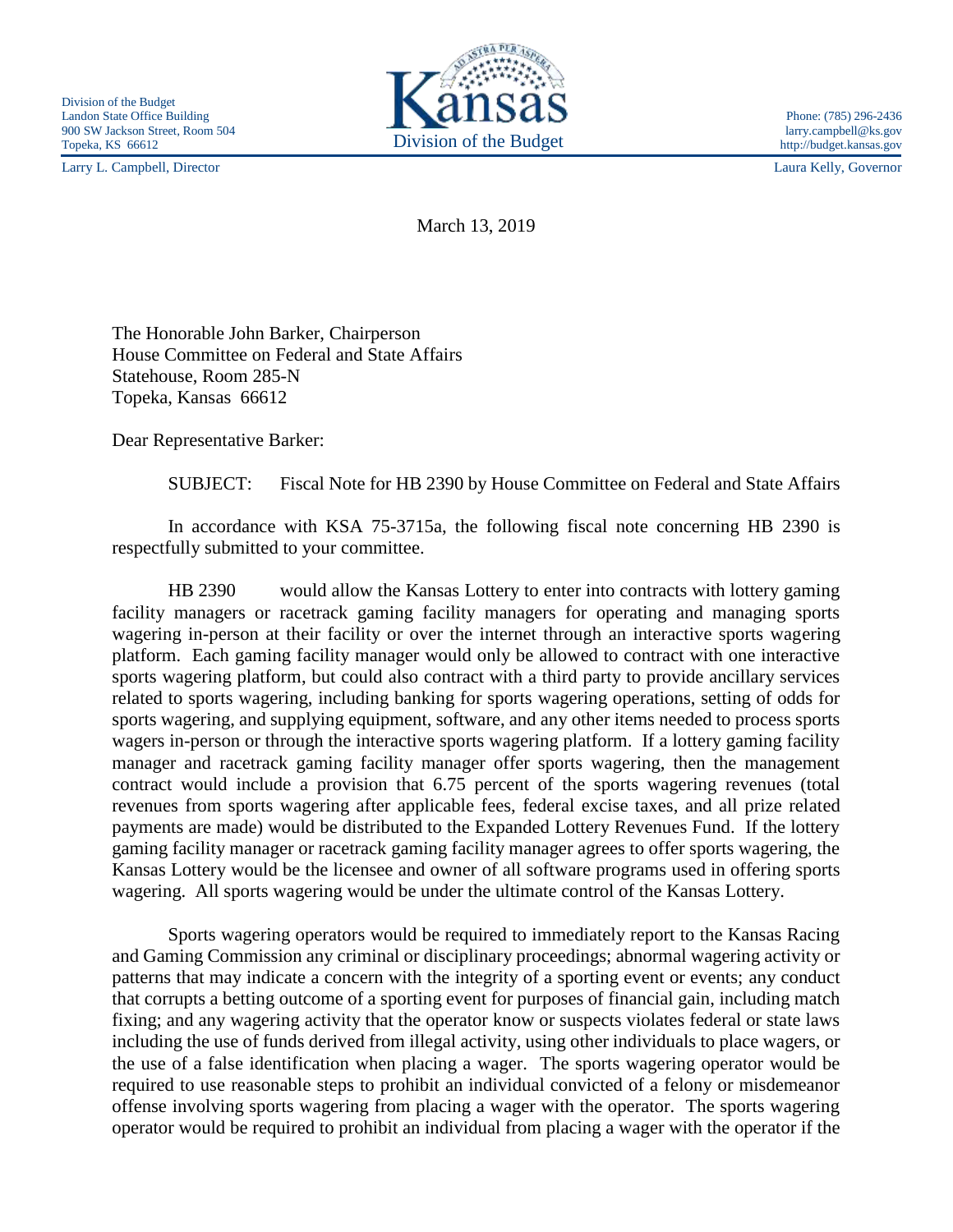The Honorable John Barker, Chairperson Page 2—HB 2390

individual enrolls in the voluntary exclusion program. The bill would prohibit sports wagering for persons under 21 years of age.

The Kansas Racing and Gaming Commission would be required to review applications for an interactive sports wagering platform license. The Kansas Racing and Gaming Commission would be allowed to suspend or revoke an interactive sports wagering license and could impose a civil fine of up to \$10,000 per violation. The bill would allow confidential licensee information to be exempt from the Kansas Open Records Act and would include a sunset provision of July 1, 2024. The bill includes definitions of interactive sports wagering platform, match fixing, sporting event, sports wagering, sports wagering operator, sports wagering revenue, and wager or bet. Sports wagering would not include parimutuel wagering. The Kansas Lottery and the Kansas Racing and Gaming Commission would have the authority to write rules and regulations to implement the bill.

The bill would prohibit any person from serving as the Executive Director, a member of the Kansas Lottery Commission, or an employee of the Kansas Lottery while or within five years after holding a financial interest, being employed by, or acting as a consultant to any interactive sports wagering platform. It would also be illegal for these individuals to accept any compensation, gift, loan, entertainment, favor, or service from any interactive sports wagering platform, and any violation of this provision could be punishable as a class A misdemeanor.

The bill would require the Kansas Racing and Gaming Commission to establish certification requirements and enforcement procedures for employees of a lottery gaming facility manager or racetrack gaming facility manager who are directly involved in the conduct, operation, or management of sports wagering. The certification requirements and enforcement procedures would also apply to persons that have a contract with a lottery gaming facility manager or racetrack gaming facility manager for providing goods or services related to sports wagering. The certification requirements would include compliance with security, fitness, and background investigations.

The Kansas Racing and Gaming Commission indicates that HB 2390 would require at least 3.00 additional FTE positions and \$265,000 annually for ongoing costs to regulate sports wagering. Actual costs would vary as the Commission would determine the industry specific tools necessary to regulate this industry. Sports wagering at parimutuel racetracks would require the racetrack to reopen, likely with electronic gaming machines. Racetrack gaming facility managers would first be required to obtain a parimutuel license from the Kansas Racing and Gaming Commission before they could negotiate with the Kansas Lottery for a contract to offer sports wagering or electronic gaming machines. To operate electronic gaming machines, a contract with a racetrack gaming facility manager would have to be approved by the Kansas Lottery and a background investigation would have to be approved by the Kansas Racing and Gaming Commission. The Commission indicates that it would need approximately \$1.8 million and 21.00 FTE positions for each parimutuel racetrack that reopens for the annual costs to regulate both the racing and gaming activities. Start-up costs of approximately \$450,000 per facility would also be needed for expenses, such as background investigations, licensing equipment, software licenses, computer equipment, furniture and supplies, and other expenses that would be associated with reopening each facility. Funding for regulating racing activities has primarily come from the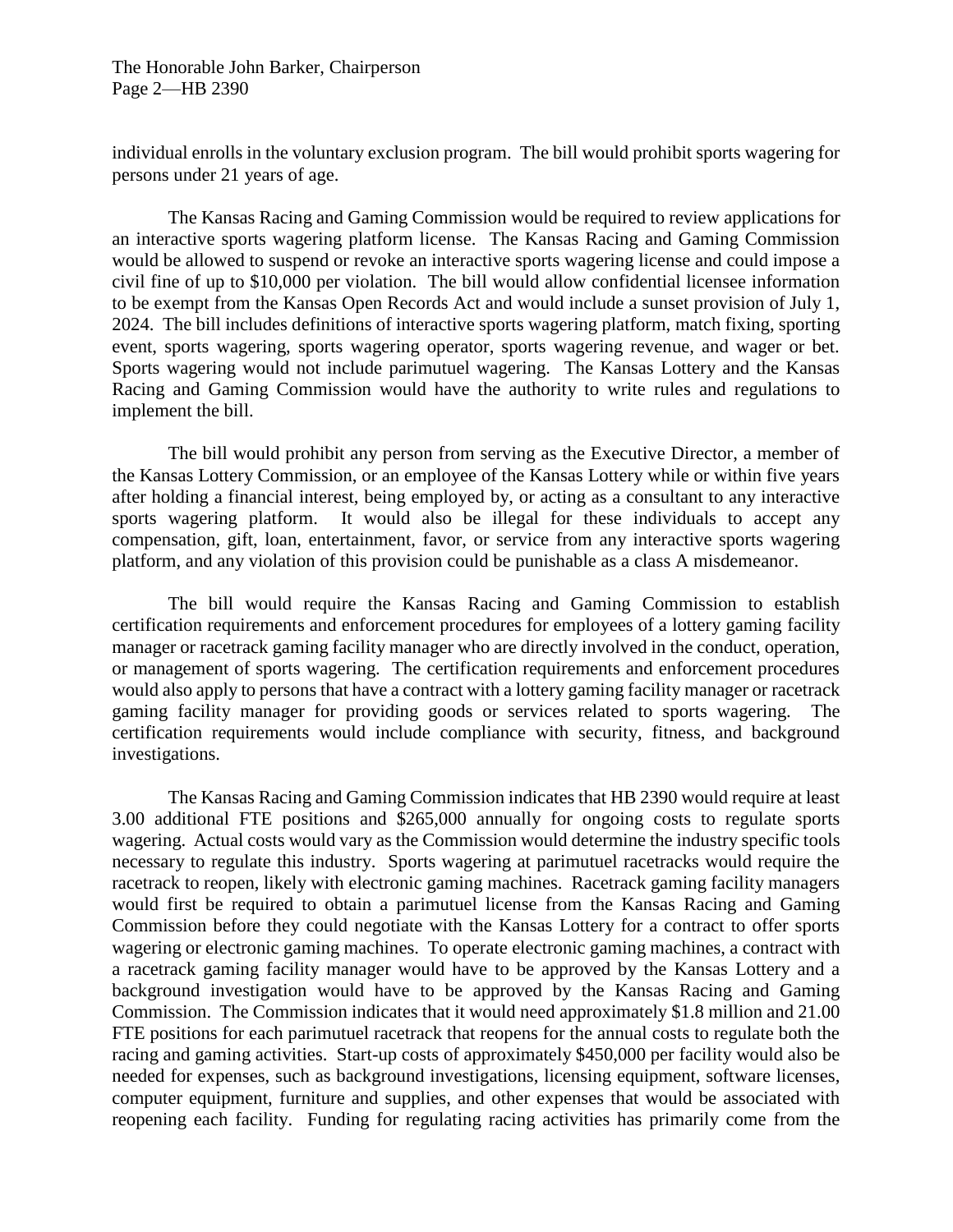The Honorable John Barker, Chairperson Page 3—HB 2390

transfer of parimutuel tax receipts to the State Racing Fund. The appropriations bill each year provides the authority for the Kansas Racing and Gaming Commission to bill each facility for all costs related to regulating racing activity.

The Kansas Lottery indicates that it would need to hire between two and three new employees for each parimutuel gaming facility that could open as a result of this bill. However, without knowing the size of the proposed facility and when the facility would open, the Kansas Lottery is unable to make an estimate of its gaming related expenses. The Kansas Lottery indicates that when it has negotiated contracts with gaming facility managers, it has required that all of its gaming related expenses be reimbursed by the manager. Direct gaming expenses are billed directly to the specific gaming facility manager and indirect expenses are prorated to all managers. The Kansas Lottery indicates that it would incur significant staff and other startup costs during the implementation phase, but it is unable to estimate specific amounts or positions necessary to implement the provisions of the bill. In addition, the Kansas Lottery is unable to estimate the additional expenses to implement a sports wagering system because it unknown how widespread sports wagering would be offered.

The Kansas Lottery indicates the sports wagering industry operates significantly different from the existing casino gaming. To achieve the maximum desired return on all bets placed, a sports wagering operator seeks to create equal wagering on both sides of a sporting event. A lopsided distribution of the wagers creates risk for the operators and the potential to pay out significantly more than what is taken in. Approximately 95.0 of the gross amounts wagered on sporting events goes back to the winning wager, which leaves 5.0 percent for administrative fees, taxes, and profit. The Kansas Lottery is unable to provide an estimate of additional revenues from offering sports wagering at existing lottery gaming facilities; reopened racetrack gaming facilities; or through a licensed interactive sports wagering platform without a detailed market study. The Kansas Lottery indicates that a well-designed and well-implemented sports wagering system would generate significant revenues in future years, but it is doubtful that it could be implemented to have significant effect in FY 2020.

There are two studies (Eilers-Krejcik and AGA-Oxford) on potential nationwide and statespecific projections for revenues and gross wagering. The studies indicate that gross wagers placed in Kansas could reach nearly \$1.0 billion with limited availability of sports wagering (sportsbooks only available at casinos) or more than \$2.0 billion with convenient availability of sports wagering (sportsbooks at casinos, retail locations, and online) that is fully implemented. The proposed bill would implement a sports wagering system that could be characterized as "convenient availability." The studies use a number of variables to estimate the impact of sports wagering in Kansas, including comparing certain demographics in Kansas to Nevada where sports wagering is legal, the number of existing gambling outlets, and the level of spend in those outlets to help determine the perceived competitiveness of the market. The studies also suggest that a large portion of currently illegal sports betting would shift to legal markets. Taking a more conservative approach to the estimates, the bill would likely result in \$1.0 billion in gross wagers placed in Kansas. Under this scenario, and after approximately 95.0 percent of the gross amount sports wagers are paid to the winning wagers, then approximately 5.0 percent or \$50.0 million would be available for administrative fees, taxes, and profit. The state share of revenues, under this scenario,